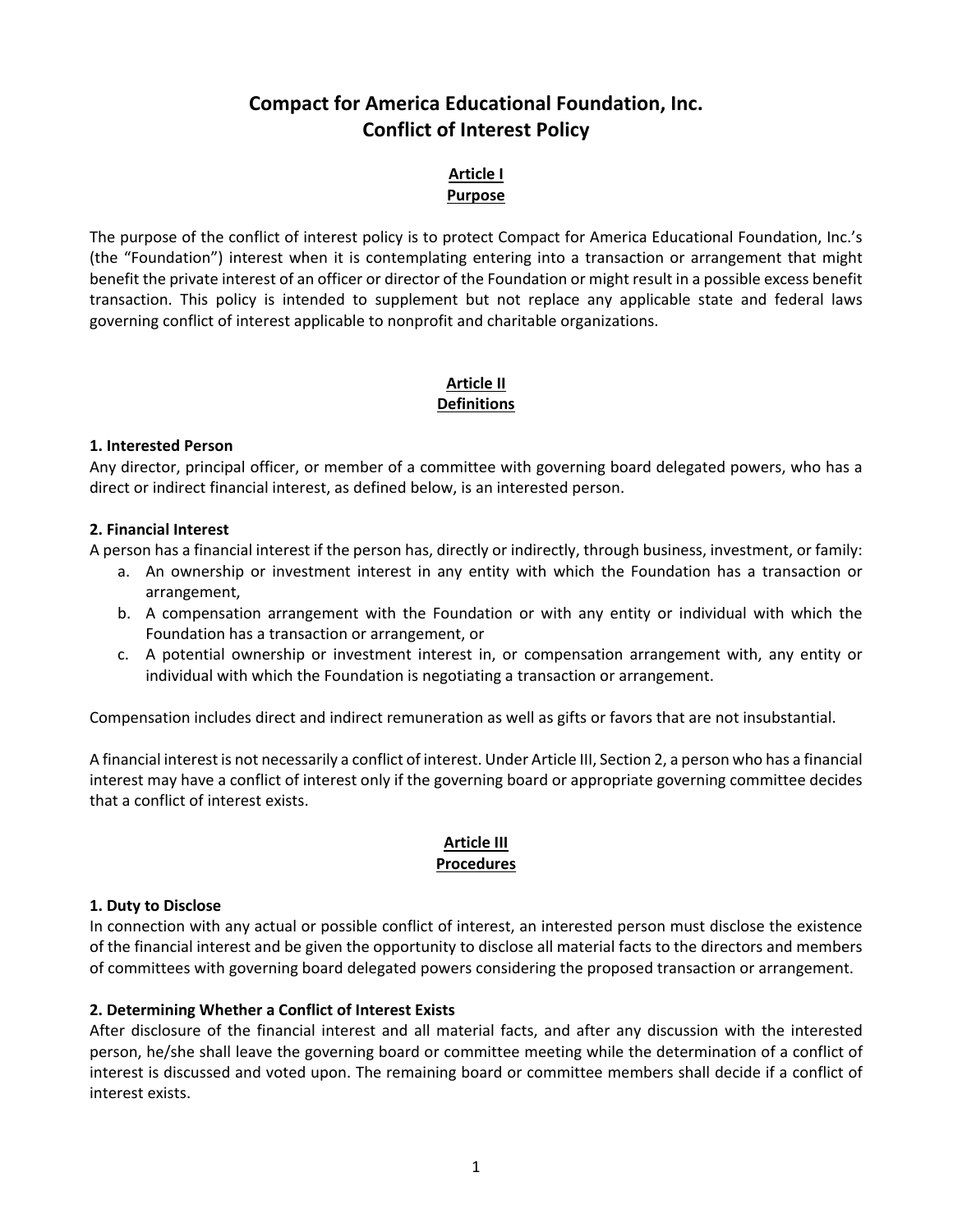### **3. Procedures for Addressing the Conflict of Interest**

- a. An interested person may make a presentation at the governing board or committee meeting, but after the presentation, he/she shall leave the meeting during the discussion of, and the vote on, the transaction or arrangement involving the possible conflict of interest.
- b. The chairperson of the governing board or committee shall, if appropriate, appoint a disinterested person or committee to investigate alternatives to the proposed transaction or arrangement.
- c. After exercising due diligence, the governing board or committee shall determine whether the Foundation can obtain with reasonable efforts a more advantageous transaction or arrangement from a person or entity that would not give rise to a conflict of interest.
- d. If a more advantageous transaction or arrangement is not reasonably possible under circumstances not producing a conflict of interest, the governing board or committee shall determine by a majority vote of the disinterested directors whether the transaction or arrangement is in the Foundation's best interest, for its own benefit, and whether it is fair and reasonable. In conformity with the above determination it shall make its decision as to whether to enter into the transaction or arrangement.

### **4. Violations of the Conflicts of Interest Policy**

- a. If the governing board or committee has reasonable cause to believe a member has failed to disclose actual or possible conflicts of interest, it shall inform the member of the basis for such belief and afford the member an opportunity to explain the alleged failure to disclose.
- b. If, after hearing the member's response and after making further investigation as warranted by the circumstances, the governing board or committee determines the member has failed to disclose an actual or possible conflict of interest, it shall take appropriate disciplinary and corrective action.

## **Article IV Records of Proceedings**

The minutes of the governing board and all committees with board delegated powers shall contain:

- a. The names of the persons who disclosed or otherwise were found to have a financial interest in connection with an actual or possible conflict of interest, the nature of the financial interest, any action taken to determine whether a conflict of interest was present, and the governing board's or committee's decision as to whether a conflict of interest in fact existed.
- b. The names of the persons who were present for discussions and votes relating to the transaction or arrangement, the content of the discussion, including any alternatives to the proposed transaction or arrangement, and a record of any votes taken in connection with the proceedings.

## **Article V Compensation**

- a. A voting member of the governing board who receives compensation, directly or indirectly, from the Foundation for services is precluded from voting on matters pertaining to that member's compensation.
- b. A voting member of any committee whose jurisdiction includes compensation matters and who receives compensation, directly or indirectly, from the Foundation for services is precluded from voting on matters pertaining to that member's compensation.
- c. No voting member of the governing board or any committee whose jurisdiction includes compensation matters and who receives compensation, directly or indirectly, from the Foundation, either individually or collectively, is prohibited from providing information to any committee regarding compensation.